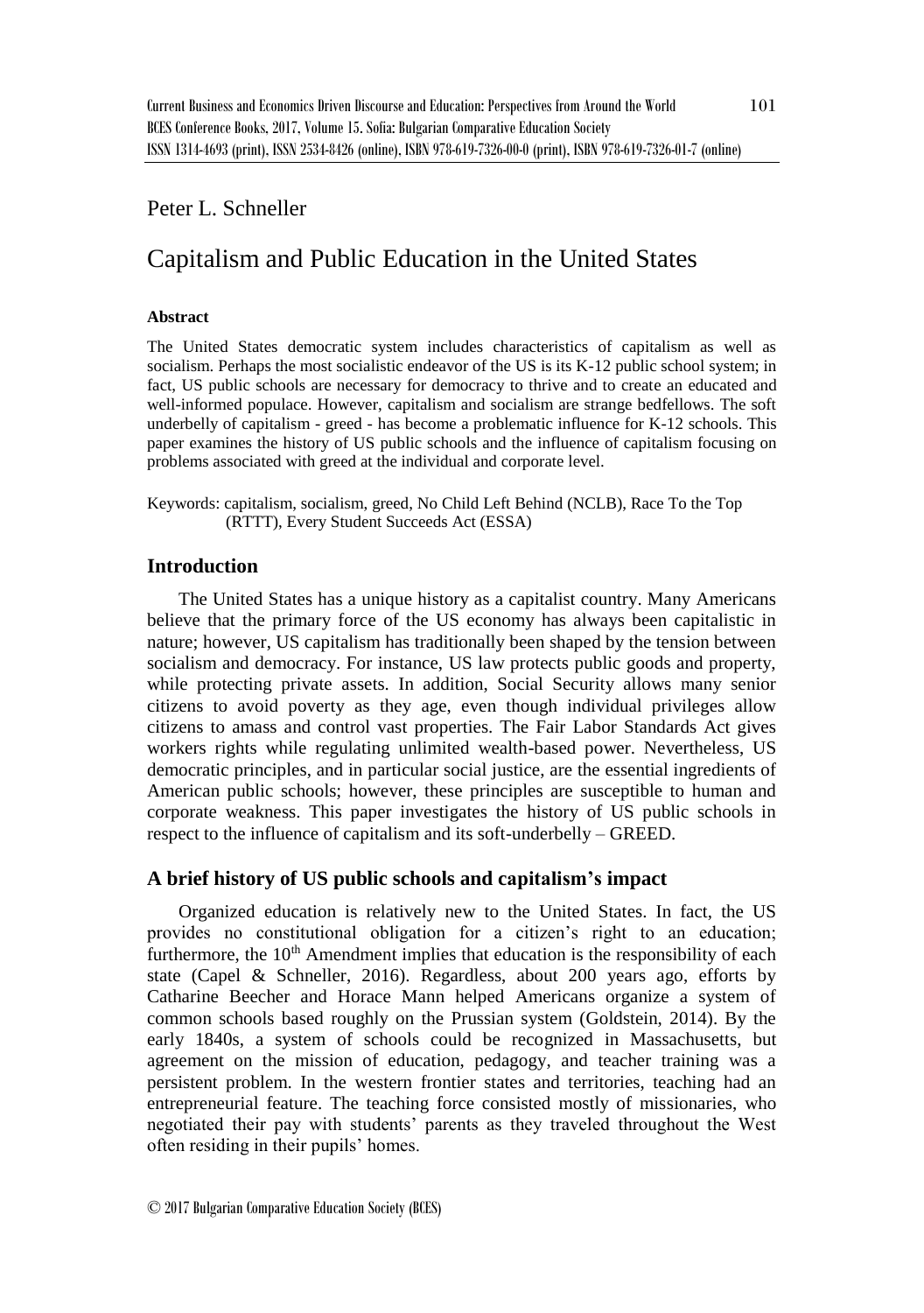Eventually by the mid-19<sup>th</sup> Century, Susan B. Anthony and Elizabeth Cady Stanton initiated concerted efforts that were inspired by the patriotic passion of education and designed to promote social democratic ideals, including women's rights and abolitionism; their efforts slowed as the fever of the oncoming Civil War began to peak (Goldstein, 2014). During the years after the Civil War and into the 19<sup>th</sup> Century, education and the US public schools took on a new cause of providing an education for freed slaves. Eventually black intellectuals, Booker T. Washington and W. E. B. Du Bois hyped education as necessary for emancipation. However, the schools founded in the years after the Civil War were troubled by poor funding, entrenched poverty, racial segregation, and low expectations. These same economic issues abound in US public schools today; however, capitalism and its soft underbelly (greed) did not seem to be an overwhelming problem to education until the 20<sup>th</sup> Century.

# **Capitalism and US public schools in the 20th Century**

The US public school system was implemented in the early years of the  $20<sup>th</sup>$ Century. Each school district utilized local control, led by a superintendent who reported to an elected school board of local residents. Local school boards concentrated their efforts on area demands and the need to train laborers for their communities (Bowles & Gintis, 1976). Almost exclusively male school superintendents controlled America's first school districts; they exercised top-down control of their district's school budget, the hiring of staff and teachers, and curriculum. This kind of control easily tempted their human impulses of selfishness and greed for wealth and power. Certainly not all superintendents of schools gave in to these impulses, but superintendents could manipulate their board and garner totalitarian power that could be wielded for financial and political gain.

One criticism of the public school system as it evolved was that it fostered capitalistic principles, which promoted the myth of meritocracy in lieu of the socialistic imperative of upward mobility. John Foster (2011, p. 3) asserts that schooling …tends to evolve in the direction of capitalist-class imperatives, which subordinate it to the needs of production and accumulation. He goes on to claim that public schools are more concerned with compliance and adherence to rules – skills needed for unskilled factory labor – and that a high quality education that focuses on leadership skills is reserved for children of America's 'governing class' in private schools like Phillips Andover Academy (Bush's alma mater) or Punahou School (Obama's alma mater). Today the tuition at Phillips Andover is \$48,850 per year; at Punahou it is \$38,300-52,000. Unlike public schools, these are elite schools which enroll the children of US gentry.

There is a disparity in educational equity based on a family's social economic status. In 1973 the educational rights of children were debated in the US Supreme Court, which ruled in *San Antonio Independent School District vs. Rodriguez*, and asserted that, contrary to other interpretations of the  $14<sup>th</sup>$  Amendment, education was not a fundamental right, and local property taxes could fund public schools. This decision ignored the Edgewood Concerned Parent Association's claim that this type of funding created wealth-based discrimination. Consequently education has remained contentious in respect to funding (Lurie, 2013). In fact, federal influence in education is often viewed as meddling (Capel & Schneller, 2017).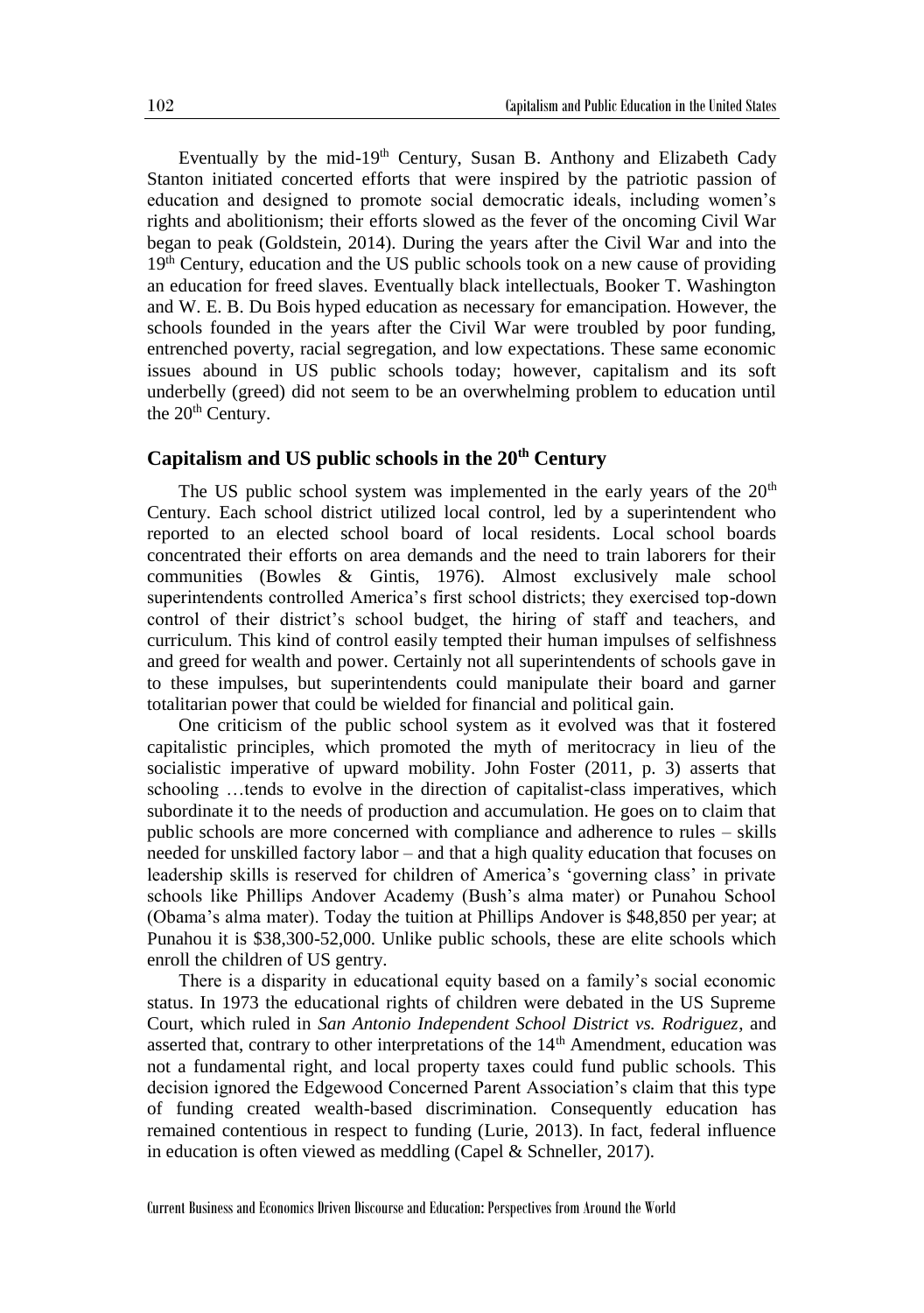A new era of more federal influence in public schools began with President Johnson's War on Poverty and the enactment of Elementary and Secondary Education Act (ESEA) of 1965. ESEA made federal funds available for school districts with a high percentage of low-income families, and also for research and development, libraries, and pre-schools. Local school districts gained access to millions of dollars in Titles I, II, III, IV, and V grants to improve schooling for all US students. Unfortunately, by 1970 few modest gains were documented and the political climate changed, and President Nixon amended the Federal funding of ESEA. However, the money that was spent in the initial efforts of ESEA did not go unnoticed by corporate entities, specifically textbook publishers saw an opportunity for profits.

By the mid-1970s California and Texas were prized by publishers for textbook adoption; publishers chased state-funded schools by designing texts to fit each state's educational standards. In the initial campaign for better textbooks, the California State Department of Education fought for an elimination of 'patriotic pablum, at the cost of honest examination of where the nation had failed to live up to its creed of equality' (Ravitch, 2004, p. 7). However, eventually the state adopters went overboard by issuing social content standards that went beyond common sense. For example, if a textbook included a disparaging reference to the Hell's Angels motorcycle gang, the textbook would also have to cite the gang's positive contributions to society. On the other hand, fundamentalists who demanded that creationism and evolution be treated through a balanced perspective hijacked Texas textbook adopters. Publishers (Scott Foresman-Addison Wesley, Houghton Mifflin, Holt McDougal, and others) chased the profits, and greed trumped sounder educational practices.

#### **Capitalism and US public schools in the 21st Century**

The 21st Century has been dominated by educational policy that has created phenomenal profits for private corporations that serve schools, but educational policy scholars recognize that teachers often challenge federal mandates that appeal to corporations (Kohn, 2011). Kohn insinuates that the corporations that are usually involved in public policy operate strictly to increase their bottom line – profits. A good example of federal policy that benefitted the corporate bottom line is George Bush's No Child Left Behind (NCLB).

In 2001 President Bush reauthorized President Lyndon Johnson's Elementary and Secondary Education Act (ESEA) with NCLB. It ushered in reforms that required standards-based testing with measurable goals that were intended to improve individual outcomes for all US public school students. NCLB included a mandate that all students in grades 3-8 be tested annually. Unfortunately, when the law was initiated, few states had state testing programs that were refined to meet the law's requirements. According to Gerald Bracey (2005), inherent costs for testing and programming for US public schools were in the billions, which lured CTB/McGraw-Hill, Harcourt Assessment, NCS Pearson, Riverside (Houghton Mifflin) and Educational Testing Services into K-12 evaluation. Few states developed their own tests, and to this day private US corporations dominate the test market in the US. Perhaps even more alarming is that educators had some modicum of control in the instruction-based companies, now marketing and business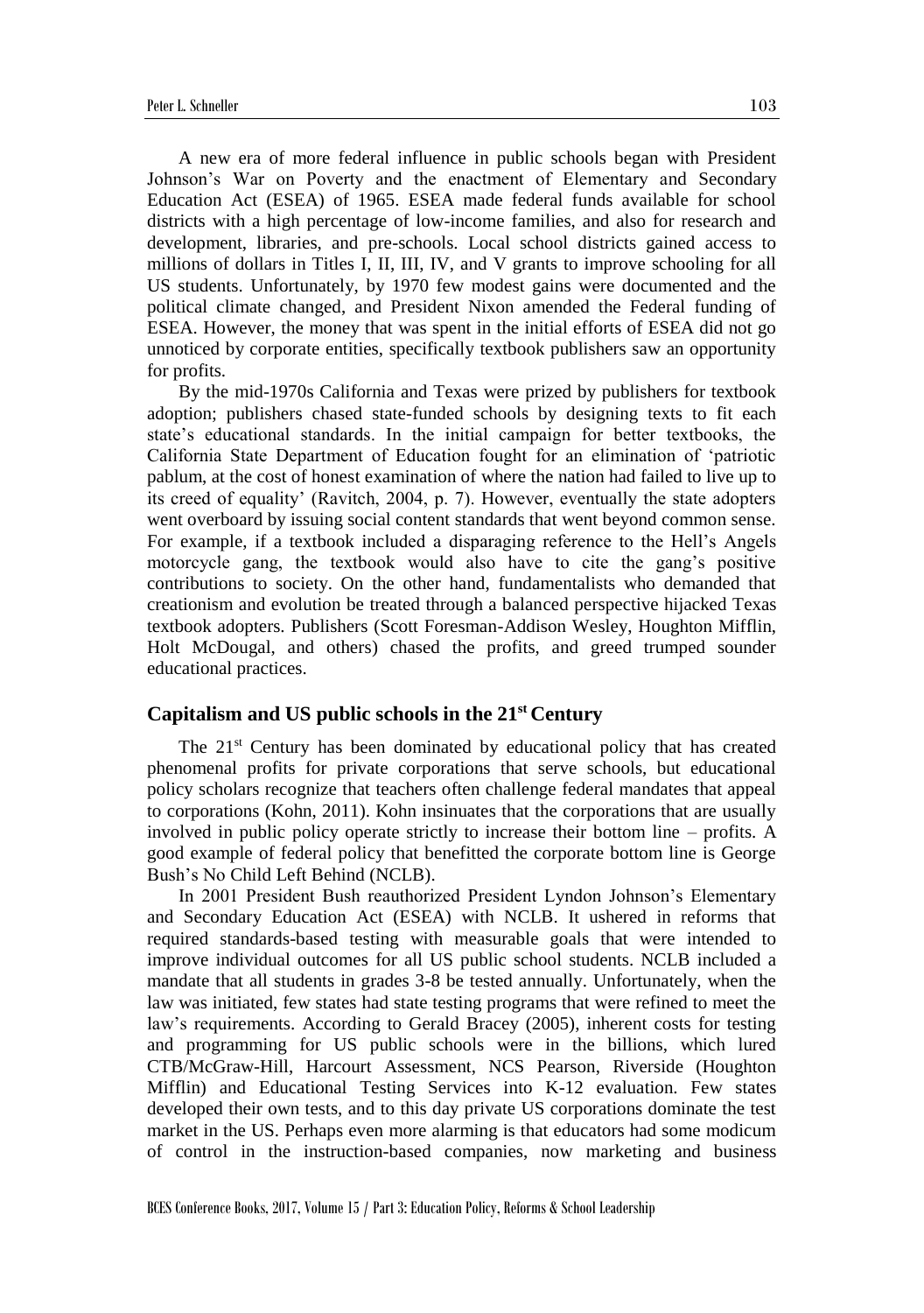executives, who focus on revenue and profits rather than learning, are in control. Ironically, the corporations that serve the US public receive lax treatment, while public school teacher and student performances (and the data that they produce) are scrutinized meticulously. Since 2001, billions in US federal, state, and local funds are transferred to these testing providers yearly.

It seems that profit is the main motivator of most private providers of testing and publishing. In 2014 Project Veritas set out to prove that 'crony capitalism is taking over America's education system'. Investigative film journalists surreptitiously filmed Houghton-Mifflin Harcourt West Coast Accounts Manager Dianne Barrow, in which she revealed, "You don't think that the educational publishing companies are in it for education do you? No. They're in it for the money" (Haverluck, 2016). Barrow continued to state that Mifflin Harcourt aligns the textbooks to the standards and then sells workshops to school districts to help their teachers teach to the standards (and to the text), she added, "I hate kids. I'm in it to sell books, don't kid yourself for a heartbeat." (Haverluck, 2016).

## **Capitalism run amok: An example from Newark, NJ**

In *The Prize* (2015), Dale Russakoff details the problems that can occur when the greed for power in politics and temptation of big money run amok. It began with a 2009 meeting during which political rivals, Cory Booker, the Democratic Mayor of Newark, NJ and Chris Christie, New Jersey's Republican Governor, met to discuss the sweeping problems that existed in Newark's public schools. Despite their political differences Booker and Christies decided to work together in what appeared to be an ingenious plan to help Newark City Schools. After developing a plan for becoming a hub for charter schools that included an influx of reform-minded teachers and administrators and top-down restructuring funded by philanthropic support, Booker seduced Silicon Valley venture capitalist turned philanthropist, Mark Zuckerberg into donating an initial \$100 million to save the Newark public school system.

Although Booker and Christie touted community-based and teacher-driven reforms, they hired outside educational consultants, and in short time it became obvious that neither the publically elected Newark School Board nor city residents had voice in the process. Eventually, Cami Anderson, a no-nonsense reformer, was hired as Newark's superintendent. She utilized a business-style management model to lead the schools with a focus on high-stakes accountability for teachers and eliminated pay raises based on seniority and offered incentives (aka merit pay) for high performing teachers. Despite Zuckerberg's funding, draconian budget changes, and the closing of many neighborhood schools, one year into Anderson's tenure, Newark schools had a \$57 million gap in revenue. Most school employees were resentful because she had given significant raises to her leadership team and was paying a steady stream of consultants \$1,000-a-day for services that were not visible to teachers. She reported that based on her own school-rating scale learning in Newark schools was improving, but on the mandated state-standardized tests, Newark children had declined in all proficiency ratings in mathematics and all but two of the ratings in reading. In 2014 after four years of reform efforts and \$200 million from Mark Zuckerberg, the Newark experiment was deemed a failure.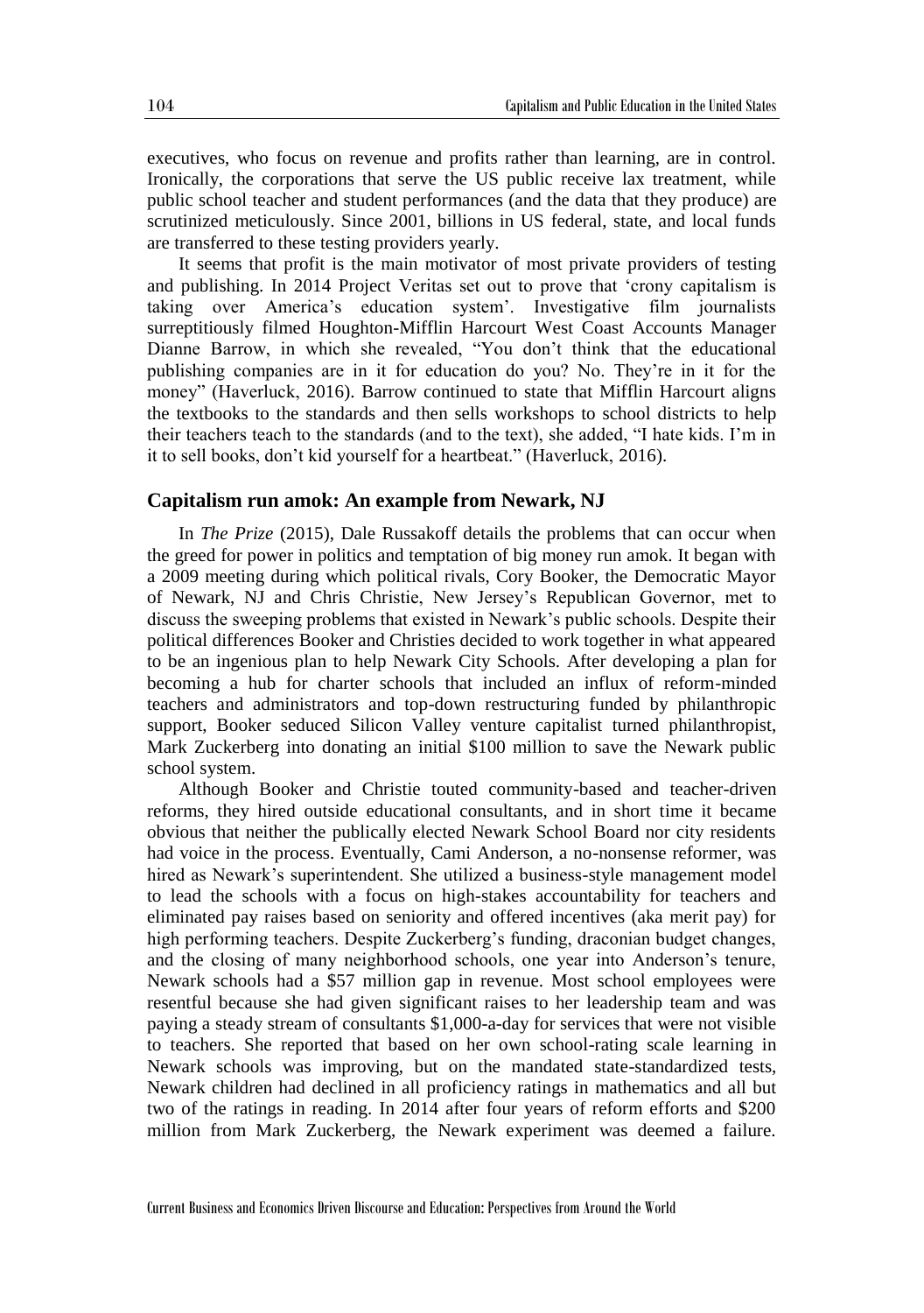Unfortunately, the trap of political power, recognition, and money clouded the focus on the needs of children and the Newark community.

## **President Obama's legacy in K-12 schools and capitalism**

President Obama's first campaign for the presidency touted reforming NCLB, especially accountability measures that forced students to spend inordinate amounts of time 'filling in bubbles on standardized tests' and focusing on helping schools improve by not 'focusing on punishments' (FairTest, 2008). Race to the Top's (RTTT) inspired design required financially strapped states to compete for 4 billion dollars in federal funding, and in the process, instead entrenched NCLB's heavy handedness in both accountability and assessments.

Despite a low probability of winning the funds available through RTTT, local school districts chased the money. 'Though only nineteen states won RTTT grants, two-thirds of the states changed their laws on public school teachers in order to compete, half of the states declared that student test scores would be included in teacher evaluations, and eighteen states weakened tenure promotions' (Goldstein, 2016, p. 214). Diane Ravitch's (2013) critique of RTTT revealed that it did not fulfill Obama's campaign pledge and that in fact it proved to be a mirror image of its test-based accountability predecessor, NCLB. With NCLB, *schools* were held accountable for low student test scores, and schools as a whole had to deal with the consequences of failure. With RTTT*, teachers* are held accountable for test score failures. In essence, high-test scores determine a teacher is 'effective' and low-test scores determine whether a teacher is 'ineffective' (Ravitch, 2013).

According to several teachers and educational researchers, this type of system often proves unsuccessful because of its focus on the naiveté of political adversaries on public education. Fenwick English (2010, p. 3) sums up this simple-minded perception by stating the research in the field, '… the testing advocates want to believe that tests are neutral diagnostic tools designed to "help" schools become better', which overlooks years of research that shows that test scores are more indicative of the socio-economic status of the students being tested than their academic progress.

Unfortunately, NCLB and RTTT entrenched for-profit corporate greed in US K-12 public schools. However, hope abounds. Barack Obama's Every Student Succeeds Act (ESSA) was signed into law December 10, 2015 as yet another reauthorization of ESEA. It focuses on supporting academics regarding state accountability measures, reducing standardizing tests and the high stakes associated with it, and including teachers in decision-making (Garcia, 2016). The intent of ESSA relies on Kleibard's (1992, p. 3) advice '… without teacher input, policy fails as it crosses the threshold of the classroom door'. If the US wants educational policy to succeed as it minimizes the greed of corporate America, teachers and their students need to be valued as key decision-makers. Maybe then the US will eliminate some of the corrosive effects of greed in its public schools.

## **Capitalism and possibility – the Trump presidency**

Considering the advent of the Donald J. Trump presidency, the US is entering a time of absolute uncertainty for its public schools. The US Senate and Congress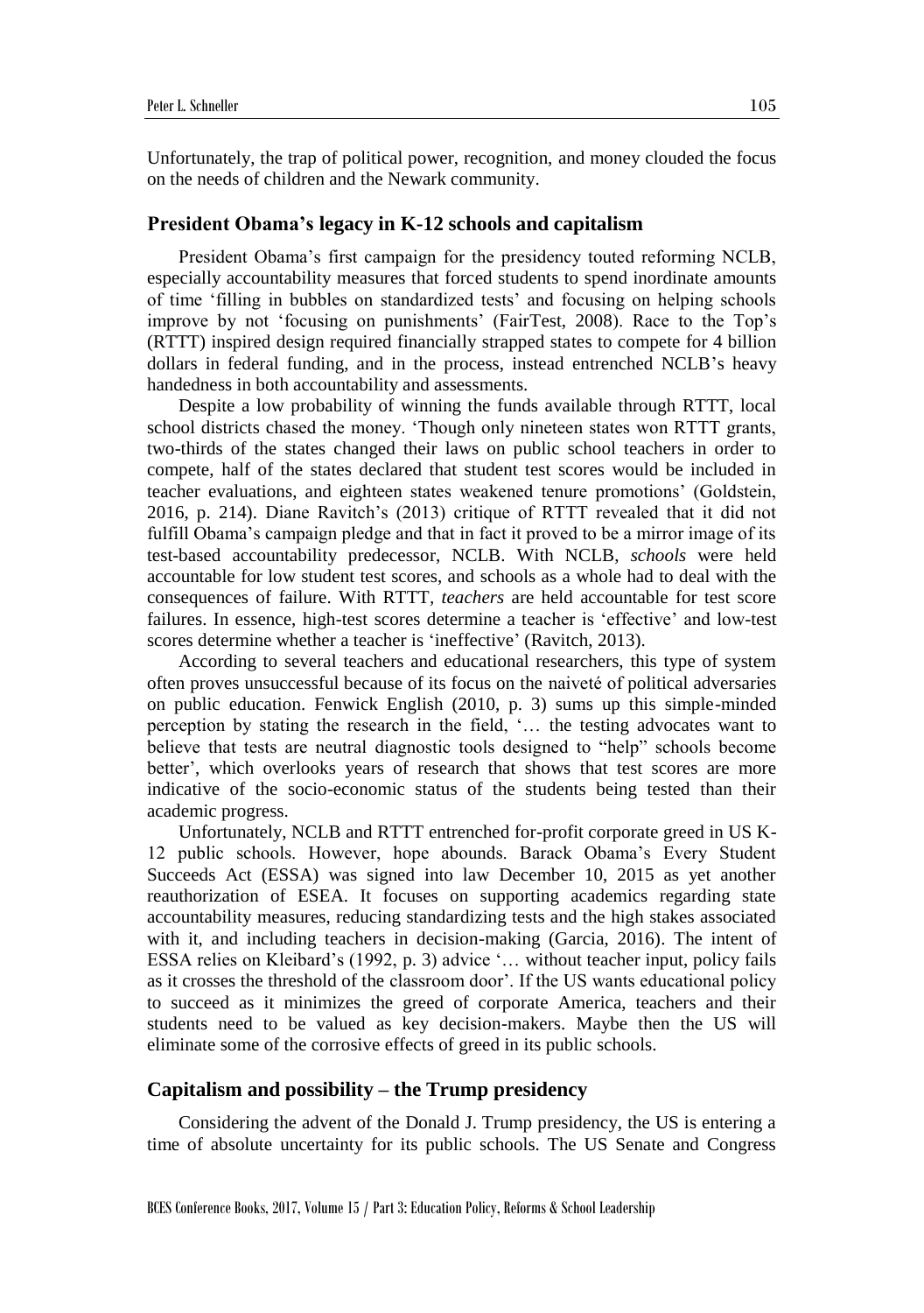recently confirmed President Donald Trump's choice for Secretary of the Department of Education, Betsy DeVos. Her background is not in public education; in fact, she has never attended public schools, never taught or administered education in any way; she has been a champion of private and charter schools, as well as for federal funding of vouchers and school choice. Betsy DeVos wants to initiate 'legislative efforts and ballot measures designed to expand access to vouchers, increase the reach of charters (independent schools that receive public funding) and usher in a free market vision of public education' (Edwards, 2017, p. 65). Secretary DeVos's opinions coupled with President Trump's dystopian vision of public schools may spell disaster for US K-12 public schools. Trump referred to America's public system as 'flush with cash, but which leaves our young and beautiful student deprived of knowledge' (Blake, 2017). President Trump and Secretary DeVos share a dismal view of America's public schools and may open it to the free market, where greed abounds.

# **Conclusion**

Some years ago I researched global mindset and its possibilities regarding education. One of the informal ways that I researched globalization (and its synonyms – cosmopolitanism, diversity, multi-culturalism, etc.) was to peruse the Internet to see the ways that American businesses focused on global endeavors. On many websites, one phrase that seemed to be most associated with the internationalization of US businesses was a mission to *take advantage of* foreign markets and diverse populations. To me this was indicative of the worst of capitalism, its predisposition for the selfishness of *taking advantage*. I hope that the US can recognize its capitalistic tendencies in public endeavors and minimize greed as a detriment to its greatest socialistic endeavor – public schools.

## **References**

- Blake, A. (2017): Donald Trump's full inauguration speech transcript, annotated. *The Washington Post*, https://www.washingtonpost.com/news/the-fix/wp/2017/01/20/donaldtrumps-full-inauguration-speech-transcript-annotated/?utm\_term=.833b6f0e9676 (Accessed 20.01.2017).
- Bowles, S. & Gintis, H. (1976): *Education in Capitalist America: Education Reform and the Contradictions of Economic Life*. New York, NY: Basic Books, Inc. Publishers.
- Bracey, G. W. (2003): *What You Should Know about the War Against American Schools*. Boston, MA: Allyn and Bacon.
- Bracey, G. W. (2005): *No Child Left Behind: Where does the Money Go?* Arizona State University: Education Policy Studies Laboratory.
- Capel, M. & Schneller, P. L. (2016): *Obama's Education Policy: Is the Price of the Ticket a Moral Thicket?* In-print, Texas A&M University Consortium Press.
- Edwards, H. S. (2017): The Schoolyard Rebel: Donald Trump Taps a Champion of Vouchers for All. *Time Magazine*, January 2, 64-65.
- English, F. W. (2013): *Educational Leadership in the Age of Greed: A Requiem for Res Publica*. Ypsilanti, MI: NCPEA Press.